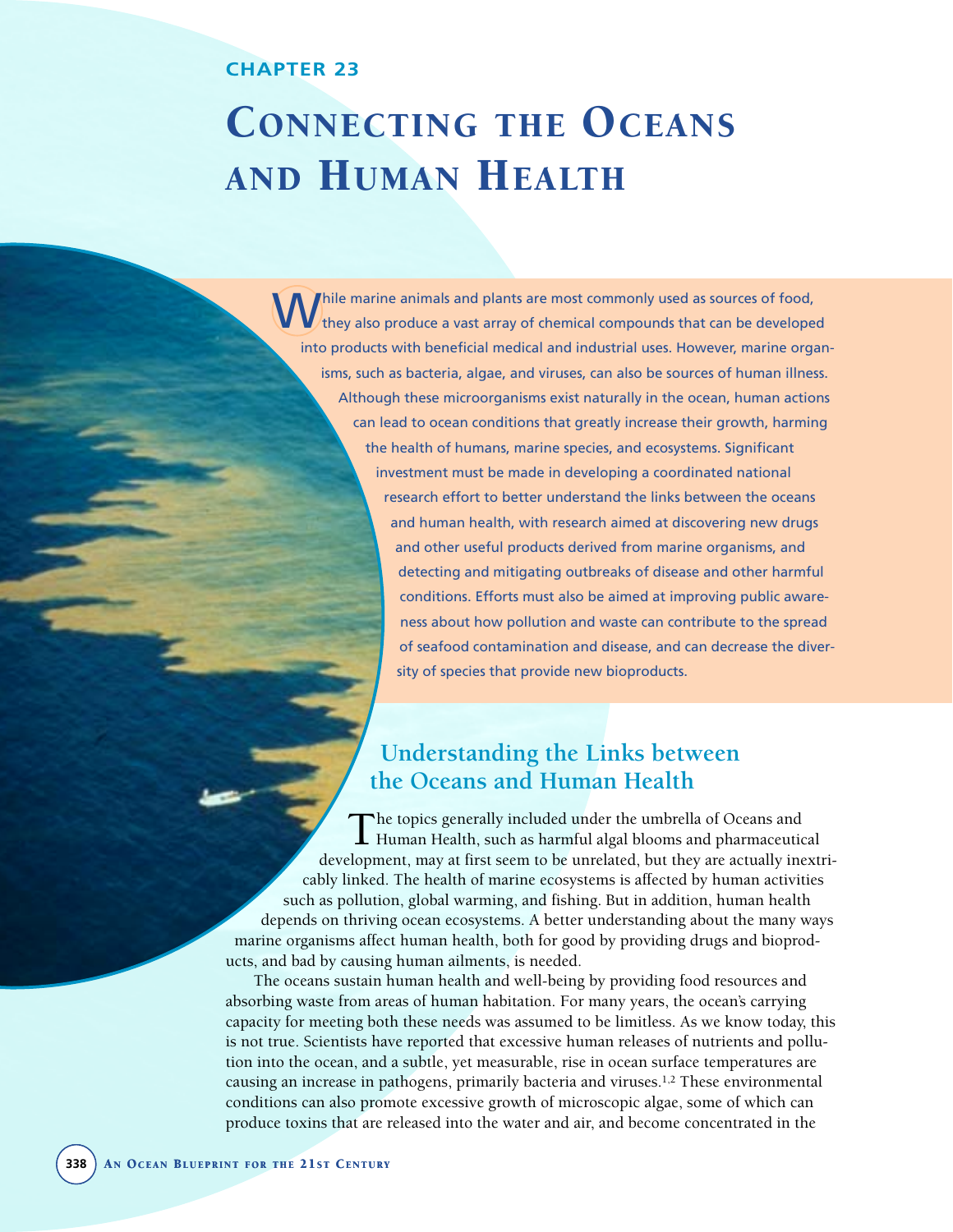tissues of fish and shellfish. When these toxins are ingested or inhaled by humans, they present health risks ranging from annoying to deadly.

On the other hand, thousands of new biochemicals have been discovered in marine organisms, such as sponges, soft corals, mollusks, bacteria, and algae. Furthermore, scientists believe only a fraction of the organisms that live in the ocean have been documented, underscoring the vast potential of the oceans as a source of new chemicals.3 These natural products can be developed not only as pharmaceuticals, but also as nutritional supplements, medical diagnostics, cosmetics, agricultural chemicals (pesticides and herbicides), enzymes and chemical probes for disease research, and for many other applications. Based on existing pharmaceutical products, each of these classes of marine-derived bioproducts has a potential multibillion-dollar annual market value.

The use of marine organisms as models for human systems has also advanced biomedical research. The diversity of life found in the oceans offers vast opportunities for the discovery of organisms that can be used to investigate biological processes analogous to those found in humans. Of particular interest are primitive vertebrates. Studies on the biology of these animals may offer insights into the evolution and physiology of humans and other organisms. Although some of the most familiar marine animal models have been used by researchers for decades, increased understanding of human biology can be gained by continuing to examine new marine organisms.

A 1999 National Research Council (NRC) report recommended a renewed effort to understand the health of the ocean, its effects on humans, and possible future health threats.4 In a 2002 report, the NRC also emphasized the beneficial value of marine biodiversity to human health, noting that underexplored environments and organisms—such as deep-sea environments and marine microorganisms—provide exciting opportunities for discovery of novel chemicals.5

Currently, two national programs are designed to enhance our understanding of the ocean's role in human health. The first is a joint program between the National Institute of Environmental Health Sciences (NIEHS) and the National Science Foundation (NSF) called the Centers for Oceans and Human Health. The Centers promote interdisciplinary collaborations among biomedical and ocean scientists, with the goal of improving knowledge about the impacts of the oceans on human health. The second is the National Oceanic and Atmospheric Administration's (NOAA's) Oceans and Human Health Initiative, which will coordinate agency activities and focus funding on ocean and health issues such as infectious diseases, harmful algal blooms, environmental indicators, climate, weather and coastal hazards, and marine biomedicine.

In addition to these broad interdisciplinary programs, several other existing programs focus on one or more specific subtopics. For example, ECOHAB (Ecology and Oceanography of Harmful Algal Blooms), a program created by NOAA and NSF, provides a scientific framework designed to increase our understanding of the fundamental processes leading to harmful algal blooms. Other agencies, including the Centers for Disease Control (CDC), U.S. Environmental Protection Agency (EPA), and Food and Drug Administration (FDA), administer research and management programs that address different aspects of the links between the oceans and human health.

# **Maximizing the Beneficial Uses of Marine-derived Bioproducts**

The marine environment constitutes the greatest source of biological diversity on the planet. Representatives of every phylum are found in the world's oceans, and more than 200,000 known species of invertebrates and algae have been documented. With so many organisms competing for survival in the challenging ocean environment, it is not surprising that many organisms produce chemicals that provide some ecological advantage. Animals and plants synthesize natural biochemicals to repel predators, compete for space to grow, and locate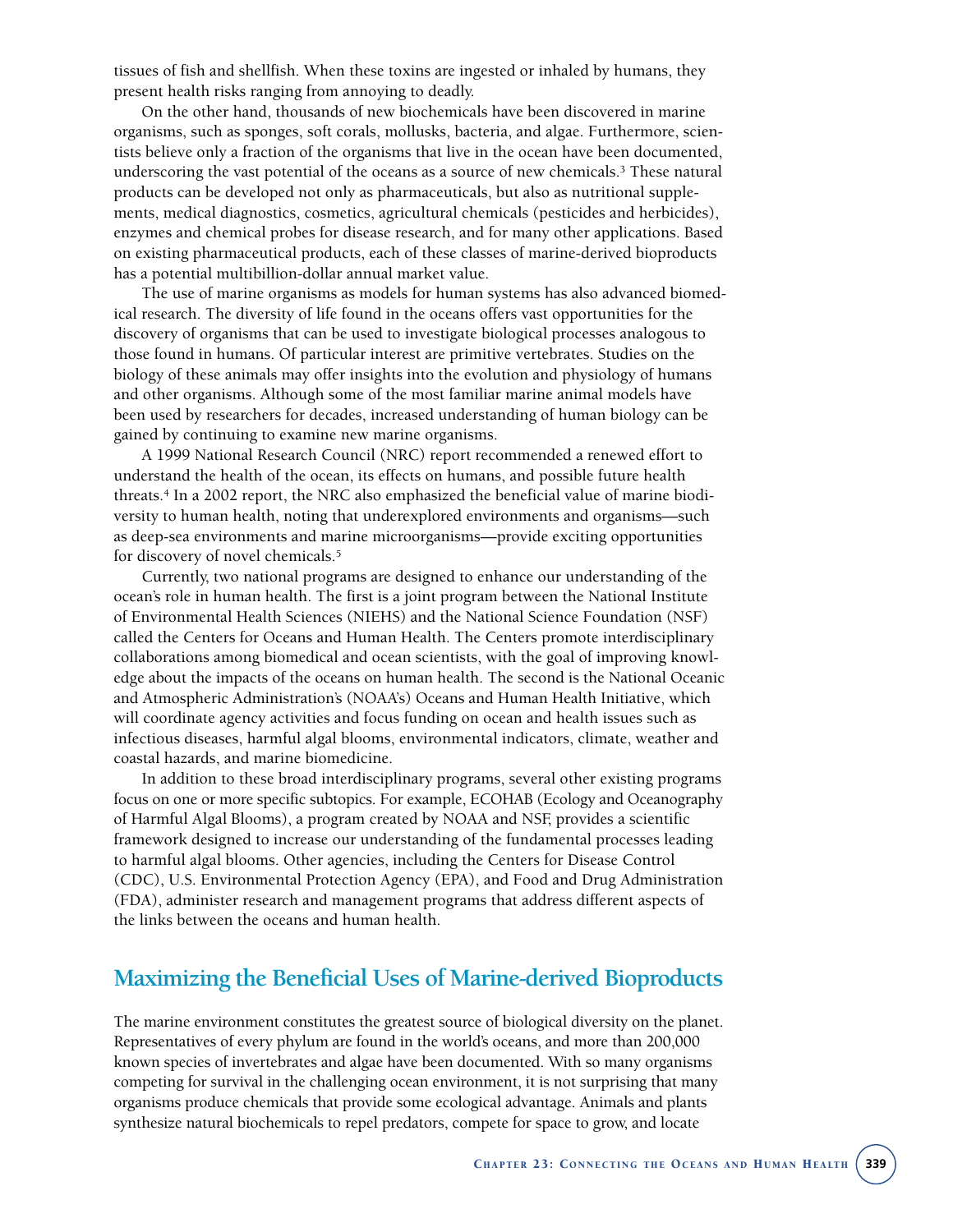*The oceans are the last great frontier for biomedical research. We have learned much from the life on land, but it is now time to access the wealth of information in the sea.* 

—Dr. William Fenical, *Director, Center for Marine Biotechnology and Biomedicine, Scripps Institution of Oceanography, testimony to the Commission, April 2002*

potential mates. Scientists have shown that these chemicals can also be developed as human pharmaceuticals and used for other biomedical and industrial applications (Table 23.1).

Despite these potential benefits, the U.S. investment in marine biotechnology is relatively small. Japan, the world leader in this field, has spent between \$900 million and \$1 billion a year for the last decade and has said it intends to significantly increase this investment in the future. About 80 percent of the Japanese investment comes from industry, with the remainder from government. By contrast, U.S. public investment in marine biotechnology research and development in 1996 was around \$55 million, and U.S. industry investment is estimated at approximately \$100 million annually. Yet even with this limited funding, U.S. marine biotechnology efforts since 1983 have resulted in more than 170 U.S. patents, with close to 100 new compounds being patented between 1996 and 1999.6

## **Specific Applications**

#### *Pharmaceuticals*

Since the 1970s, scientists have been isolating and characterizing molecules from ocean organisms that have unique chemical structures and bioactivities. In recent years, several of these compounds have undergone clinical testing in the United States as potential treatments for cancer. Progress has also been made in finding treatments for other human ailments, including infectious diseases, cancer, chronic pain, and arthritis.

#### *Molecular Probes*

Several marine-derived compounds, explored initially as potential pharmaceuticals, are available commercially as molecular probes. These probes are special chemical compounds that researchers can use to study important biochemical processes. Their value in resolving the complexities of diseases has often outweighed their economic and medicinal value as commercial pharmaceuticals. Moreover, molecular probes often offer attractive opportunities for commercialization, with revenues generated in a shorter time than pharmaceuticals because lengthy regulatory approvals are not required for research that does not involve human subjects.

#### *Nutrients*

Marine-derived nutritional supplements, or "nutraceuticals," present a relatively new opportunity for research and development in the application of natural marine products to human health issues. Nutritional supplements from plants have been used for years, including commonly known products such as St. John's wort, ginseng, and echinacea. A few products from marine sources are also commercially available such as xanthophylls from algae, which are used in nutritional supplements and vitamins for their antioxidant properties. Although the use of marine natural products in nutritional supplements is limited at this time, it represents a large potential market.

#### *Industrial Uses*

In addition to medicinal uses, chemicals produced by marine organisms have a wide array of industrial applications. For example, some marine organisms, such as limpets, produce adhesive proteins that hold them strongly to surfaces against the pull of tides and waves. Currently, researchers are examining the chemistry of these adhesives to produce new glues that work in wet environments. Cold-water marine microorganisms are being studied because of chemicals they produce that can be used as detergents. These chemicals could help produce commercial detergents that are more effective in cold water. Many sedentary marine organisms produce anti-fouling chemicals that prevent algae and bacteria from clinging to their surfaces. Researchers are investigating these chemicals as potential paint additives for ship hulls. If effective, these chemicals could reduce the need for traditional anti-fouling paints that contain high levels of heavy metals, which can contaminate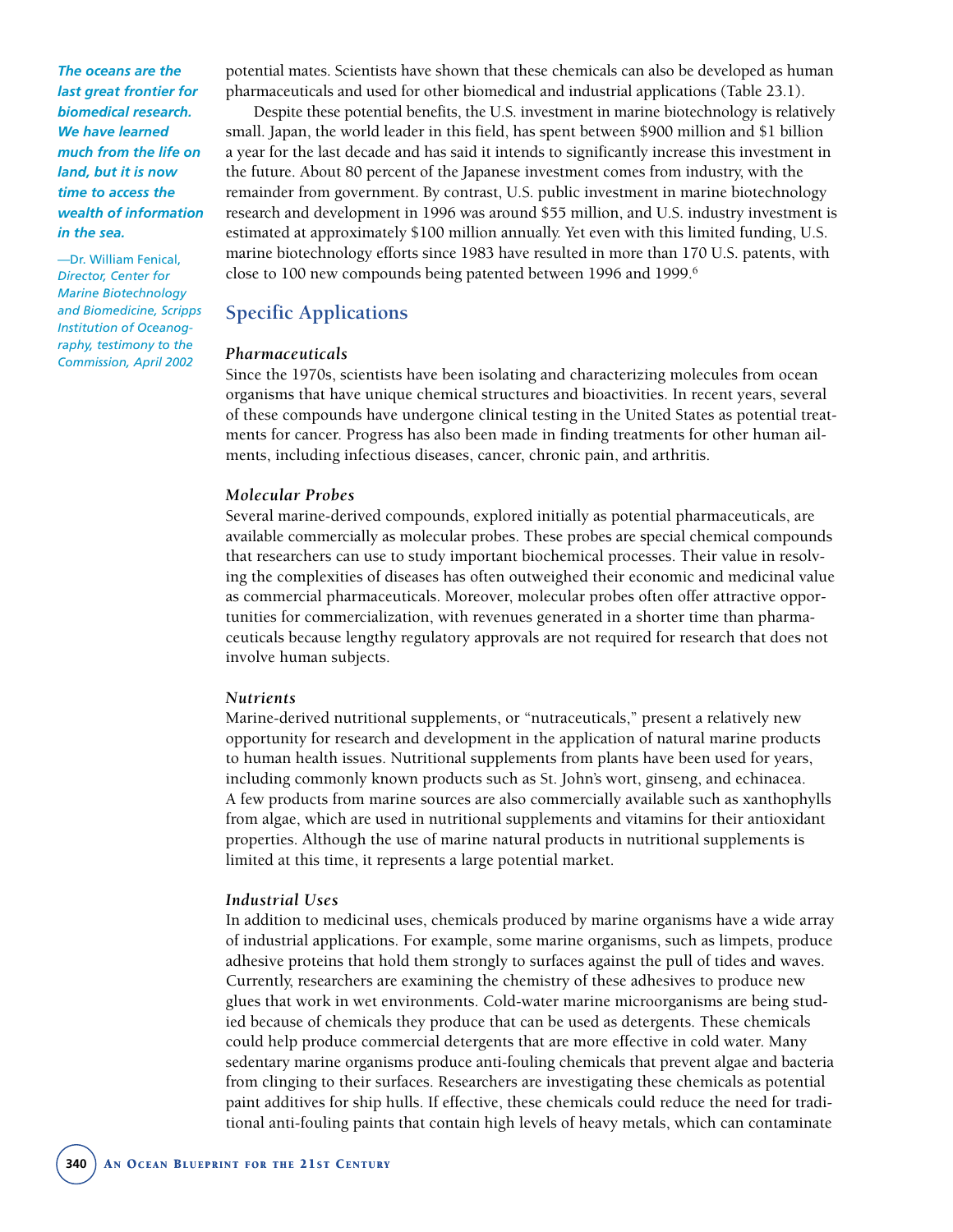#### **Box 23.1 Special Focus on Microbial Diversity**

icroorganisms comprise a larger biomass than any other form of life on Earth. In addition, they are the most diverse group of organisms on the planet, having evolved to survive in almost all environments. In the ocean they are the basis for food webs, even in areas that would not normally be capable of sustaining life.

For example, in the deep ocean environment with no light and few nutrients, chemosynthetic bacteria thrive on the methane present in frozen gas hydrates. Near deep-sea hydrothermal vents where temperatures can rise to over 300 degrees Celsius, bacteria are capable of using hydrogen sulfide and carbon dioxide as their only nutrients and producing enough organic compounds to support whole vent communities, including tubeworms, fish, crabs, shrimp, clams, and anemones.

However, microorganisms have not evolved simply to synthesize molecules for food; they have also been shown to produce a wide array of chemicals for other purposes. Understanding how these organisms survive, both individually and symbiotically, and why they produce such unique chemistry, is essential to understanding their therapeutic and technological potential. Yet, only a small percentage of these organisms have been documented, largely due to difficulties in culturing organisms from such unique habitats. An expanded search for new microbes in the ocean based on cooperation among a number of multidisciplinary government programs could yield exciting results.

bottom sediments. Several other applications of marine-derived substances are currently in development, such as reaction enzyme catalysts and biochemicals used for detoxifying chlorinated hydrocarbons and other pollutants.

## **Encouraging Interdisciplinary Marine Biomedical Research**

Past U.S. efforts to discover marine biomedicines were of the collect-and-test type, with little attention given to the evolutionary, environmental, and molecular biology of the species being tested. However, to realize the greatest rewards for research investments, each species' ecological, genetic, and physiological information will need to be examined to understand how they adapt to environmental conditions. The unique diversity and adaptations of marine life can help scientists understand the evolutionary development of biochemical signals that regulate cell cycles and control resistance against diseases and infections.

Historically, structural limitations inherent in the federal agencies made it difficult to undertake truly multidisciplinary science. NSF restricted funding for biomedical research because it is the primary focus of the National Institutes of Health (NIH), creating difficulties in establishing combined environmental and biomedical research programs. Likewise, NIH has generally supported direct medical research, thus precluding ancillary studies of systematics, ecology, and species distributions. Until a few years ago, the NIH's ocean pharmaceutical programs had been very narrow, focusing almost exclusively on discovering and developing new anti-cancer drugs. Thus, the very structure of the federal scientific support system has been counterproductive to establishing the type of multidisciplinary programs required to advance the broader field of marine natural product discovery and development.

Based on recommendations from the National Research Council and others, in the last two years, new approaches for supporting marine bioproduct development have been established that allow the necessary cross-disciplinary research to occur, including the NIEHS–NSF and NOAA programs mentioned earlier. However, increased participation and cooperation from other federal agencies, including EPA, the Office of Naval Research (ONR), the National Aeronautics and Space Administration (NASA), CDC, FDA, and the Minerals Management Service (MMS), each of which brings particular expertise and perspectives, will also be helpful.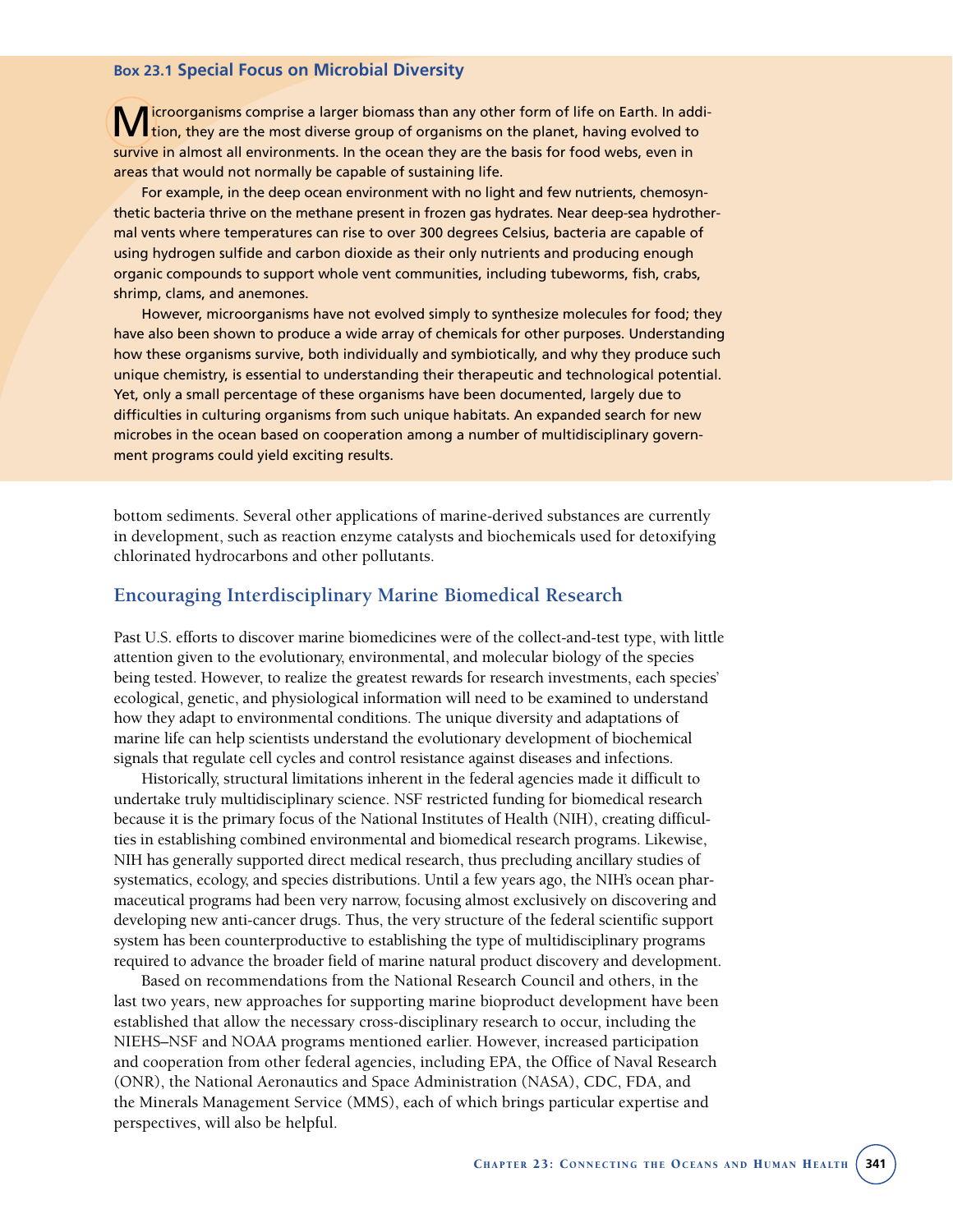# **Table 23.1 The Bounty of the Sea**

This table highlights some of the chemicals and biological materials isolated from marine organisms that are in use or being developed.

| <b>Application</b>                                 | <b>Original Source</b>                     | <b>Status</b>                      |
|----------------------------------------------------|--------------------------------------------|------------------------------------|
| <b>Pharmaceuticals</b>                             |                                            |                                    |
| Anti-viral drugs (herpes infections)               | Sponge, Cryptotethya crypta                | <b>Commercially available</b>      |
| Anti-cancer drug (non-Hodgkin's lymphoma)          | Sponge, Cryptotethya crypta                | <b>Commercially available</b>      |
| Anti-cancer drug                                   | Bryozoan, Bugula neritina                  | <b>Phase II clinical trials</b>    |
| Anti-cancer drug (mitotic inhibitor)               | Sea hare, Dolabella auricularia            | <b>Phase I clinical trials</b>     |
| Anti-cancer drug (tumor-cell DNA disruptor)        | Ascidian, Ecteinascidia turbinata          | <b>Phase III clinical trials</b>   |
| Anti-cancer drug                                   | Ascidian, Aplidium albicans                | <b>Advanced preclinical trials</b> |
| Anti-cancer drug                                   | Gastropod, Elysia rubefescens              | <b>Advanced preclinical trials</b> |
| Anti-cancer drug (microtubule stabilizer)          | Sponge, Discodermia dissoluta              | <b>Phase I clinical trials</b>     |
| Anti-cancer drug                                   | Sponge, Lissodendoryx sp.                  | <b>Advanced preclinical trials</b> |
| Anti-cancer drug                                   | Actinomycete, Micromonospora marina        | <b>Advanced preclinical trials</b> |
| Anti-cancer drug (G2 checkpoint inhibitor)         | Ascidian, Didemnum granulatum              | In development                     |
| Anti-cancer drug                                   | Sponge, Jaspis sp.                         | In development                     |
| Anti-inflammatory agent                            | <b>Marine fungus</b>                       | In development                     |
| Anti-fungal agent                                  | Sponge, Trachycladus                       | In development                     |
| Anti-tuberculosis agent                            | Gorgonian, Pseudopterogorgia               | In development                     |
| Anti-HIV agent                                     | <b>Ascidian</b>                            | In development                     |
| Anti-malarial agent                                | Sponge, Cymbastela                         | In development                     |
| Anti-dengue virus agent                            | <b>Marine crinoid</b>                      | In development                     |
| <b>Molecular Probes</b>                            |                                            |                                    |
| Phosphatase inhibitor                              | Dinoflagellate                             | <b>Commercially available</b>      |
| Phospholipase A2 inhibitor                         | Sponge, Luffariella variabilis             | <b>Commercially available</b>      |
| <b>Bioluminescent calcium indicator</b>            | Bioluminescent jellyfish, Aequora victoria | <b>Commercially available</b>      |
| Reporter gene                                      | Bioluminescent jellyfish, Aequora victoria | <b>Commercially available</b>      |
| <b>Medical Devices</b>                             |                                            |                                    |
| Orthopedic and cosmetic surgical implants          | Coral, mollusk, echinoderm skeletons       | <b>Commercially available</b>      |
| <b>Diagnostics</b>                                 |                                            |                                    |
| Detection of endotoxins (LPS)                      | Horseshoe crab                             | Commercially available             |
| <b>Enzymes</b>                                     |                                            |                                    |
| Polymerase chain-reaction enzyme                   | Deep-sea hydrothermal vent bacterium       | <b>Commercially available</b>      |
| <b>Nutritional Supplements</b>                     |                                            |                                    |
| Polyunsaturated fatty acids used in food additives | Microalgae                                 | <b>Commercially available</b>      |
| <b>Pigments</b>                                    |                                            |                                    |
| Conjugated antibodies used in basic research       | Red algae                                  | Commercially available             |
| and diagnostics                                    |                                            |                                    |
| <b>Cosmetic Additives</b>                          |                                            |                                    |
| Cosmetic (anti-inflammatory)                       | Gorgonian, Pseudopterogorgia elisabethae   | <b>Commercially available</b>      |

Source data combined from:

Pomponi, S. A. "The Bioprocess-technological Potential of the Sea." *Journal of Biotechnology* 70 (1999): 5–13.

Pomponi, S. A. "The Oceans and Human Health: The Discovery and Development of Marine-derived Drugs." *Oceanography 14* (2001): 78–87. National Institutes of Health, National Cancer Institute, Natural Products Branch, Frederick, MD.

Jordan, M.J., and L. Wilson. "Mining the Ocean's Pharmacological Riches: A Lesson from Taxol and Vinca Alkaloids." In *Marine Biotechnology in the 21st Century.* Washington, DC: National Academy Press, 2001.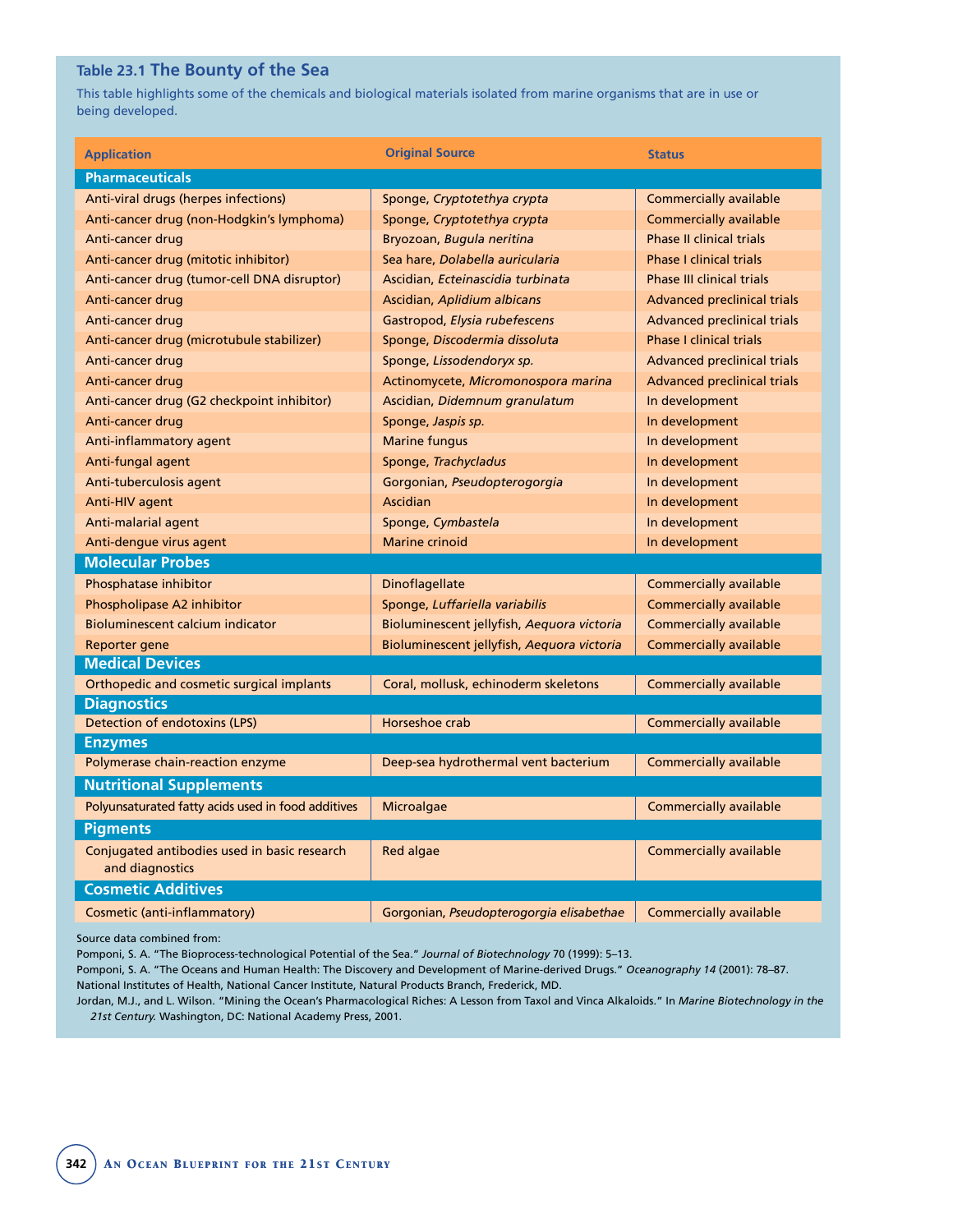#### **Recommendation 23–1**

The National Oceanic and Atmospheric Administration, National Science Foundation, National Institute of Environmental Health Sciences, and other appropriate entities should support expanded research and development efforts to encourage multidisciplinary studies of the evolution, ecology, chemistry, and molecular biology of marine species, discover potential marine bioproducts, and develop practical compounds.

These efforts should include:

- a strong focus on discovering new marine microorganisms, visiting poorly sampled areas of the marine environment, and studying species that inhabit harsh environments.
- encouragement for private-sector investments and partnerships in marine biotechnology research and development to speed the creation of commercially available marine bioproducts.

# **Managing Marine Bioproduct Discovery and Development**

Based on the potentially large health benefits to society, the federal government should encourage and support the search for new bioproducts from marine organisms, known as bioprospecting. However, before wide-scale bioprospecting proceeds in federal waters, requirements need to be established to minimize environmental impacts. Planning and oversight will help ensure that public resources are not exploited solely for private gain and will help protect resources for future generations.

Individual states regulate the collection of marine organisms quite differently, sometimes requiring an array of research permits to collect organisms and licenses to gain access to particular areas. Regulations that ban the removal of specific organisms, such as corals and other sensitive species, often exist in both state and federal protected areas. In protected federal waters, such as national marine sanctuaries, research permits are required for all collections. However, bioprospecting outside state waters and federal protected areas is unrestricted, except for certain species subject to regulation under existing legislation, such as the Endangered Species Act. Both U.S. and foreign researchers, academic and commercial, are free to collect a wide range of living marine organisms without purchasing a permit and without sharing any profits from resulting products.

On land, the National Park Service has successfully asserted the government's right to enter into benefit sharing agreements in connection with substances harvested for commercial purposes in Yellowstone National Park. The National Park Service is in the process of conducting a full environmental impact statement on the use of such agreements for benefit sharing in other parks. This practice could serve as a model for the management of bioprospecting in U.S. waters.

Similar to other offshore activities, bioprospecting in federal waters will require appropriate permitting and licensing regulations to protect public resources while encouraging future research. Furthermore, when allocating use of federal ocean areas for bioprospecting, it is important that consideration be given to other potential uses of those areas, including oil and gas exploration, renewable energy, and aquaculture. A proposal for better coordinated governance of offshore uses is discussed in detail in Chapter 6.

# **Reducing the Negative Health Impacts of Marine Microorganisms**

A host of microorganisms exist in marine waters, filling their roles in the ecosystem and generally causing no problems to humans. However, the number and distribution of marine pathogens can change over time due to many environmental factors. Human impacts, such as pollution or climate change, can produce even greater fluctuations that threaten the health of humans, marine organisms, and the marine ecosystems on which we all depend.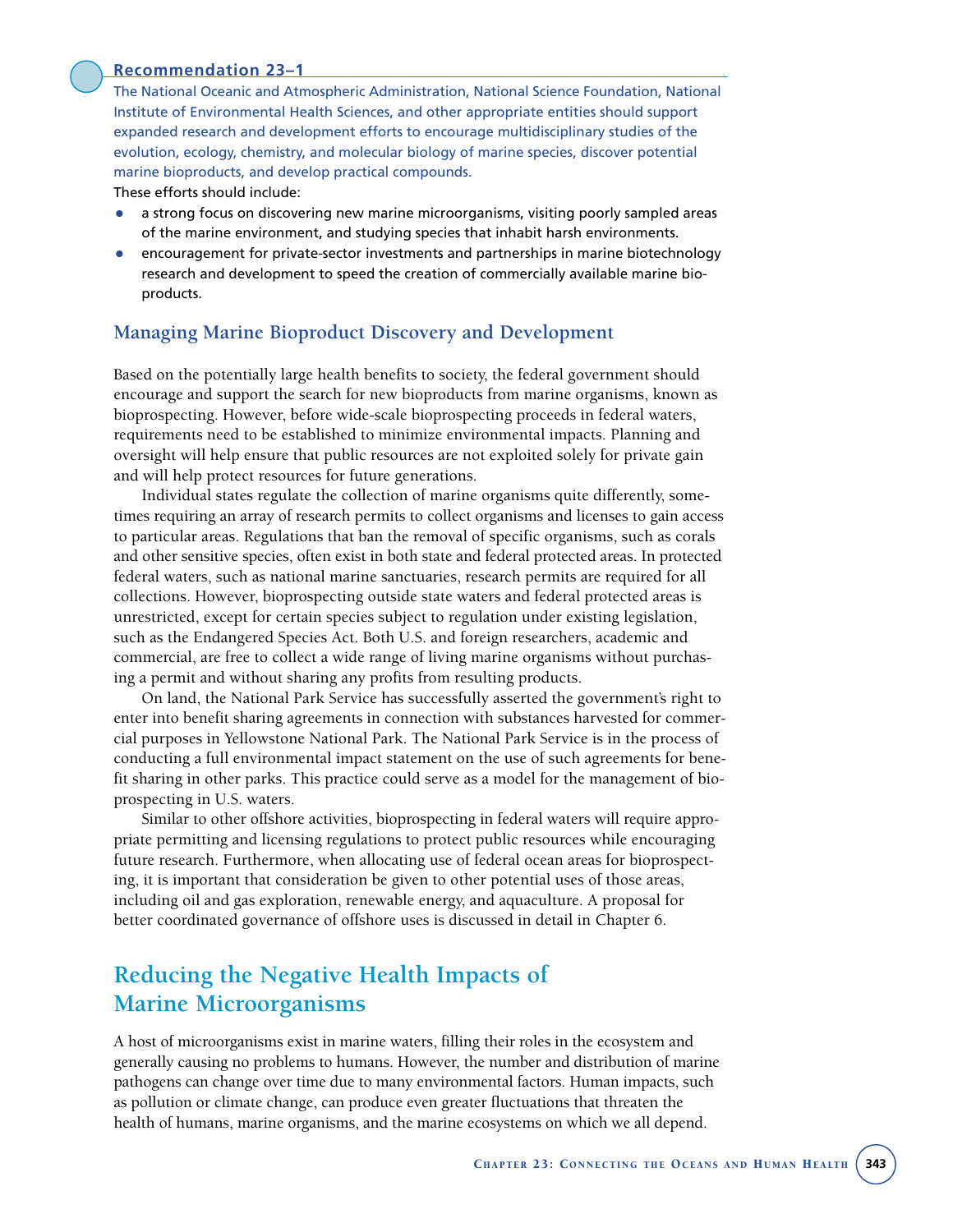# **Harmful Algal Blooms**

The term harmful algal bloom (HAB) is used to describe destructive concentrations of particular algal species in ocean waters. These blooms are sometimes called red tides because the high algal density can make the ocean surface appear red, but they may also be green, yellow, or brown, depending on the type of algae present.

#### *The Nature of the Problem*

The underlying physical, chemical, and biological causes for most harmful algal blooms are not well understood, but an increase in distribution, incidence, duration, and severity of HABs has been documented within recent decades (Figure 23.1). In many areas, increases in nutrients in coastal waters, from point and nonpoint sources of pollution, and higher numbers of invasive species released from ships' ballast water mirror the increase in HAB events, suggesting a possible causal connection.<sup>7,8</sup> However, others have suggested that the apparent increase in HAB events is simply a result of more frequent and effective monitoring. Additional research is needed to understand why blooms form in a specific area, how they are transported, and what causes them to persist.

HABs become a health concern when they produce high concentrations of potent toxins in ocean waters. When these toxins are concentrated in fish and other seafood consumed by humans, they can lead to paralytic, diarrhetic, neurotoxic, or amnesic shellfish poisoning. Most of these toxins cause harm only if ingested; however, some enter the air from sea spray and can cause mild to severe respiratory illnesses when inhaled. These health effects are not restricted to human populations; fish, birds, and marine mammals also fall victim to red tide poisoning. The Great Lakes and large estuarine systems are also affected by HABs. Lake Erie continues to experience blooms of a blue green alga called *Microcystin sp*. This alga is capable of producing toxin compounds called microcystins that have been implicated in bird and fish kills and can result in gastrointestinal problems in humans.

Annually, HABs are believed to cost the nation's fishing and tourism industries more than \$50 million directly, with a likely multiplier effect that pushes the total economic loss to \$100 million.<sup>9,10</sup> This can be catastrophic to low-income fishing communities, as witnessed in Maryland in 1997 during an outbreak of *Pfiesteria piscicida* (a species of dinoflagellate) associated with widespread fish kills.<sup>11</sup> Tourism was hurt by news coverage of seafood poisonings, and reports of red tides had a swift and chilling effect on oceanside resort visits, beach-going, and boating. Aquaculture can also be severely damaged by HABs, which can cause rapid fish kills and result in harvesting moratoria.

HABs are of particular concern in areas where the water contains high concentrations of dissolved nutrients. These areas are incubators for many types of algal blooms, nontoxic as well as toxic. The nutrients create conditions for rapid growth of large and dense algal blooms. When the algae die, their decomposition consumes the dissolved oxygen that other organisms need for survival.

#### *Improving Understanding, Detection, and Prevention*

HABs constitute significant threats to the ecology and economy of coastal areas. While the preferred course of action is prevention, effective treatments are also needed. The current availability of biological, chemical, or physical treatments is extremely limited. The ecology of each bloom is different, and the required environmental conditions are not completely understood for any particular algal species.

The most likely and immediate solution for reducing the number and severity of HABs is to control nutrient inputs to coastal waters. (Nutrient pollution is further discussed in Chapter 14.) Prevention may also be strengthened through careful facility siting decisions and tighter controls on invasive species. However, for better long-term management, a comprehensive investigation of the biology and ecology of HABs will be needed to increase our understanding of options for prevention, prediction, and control.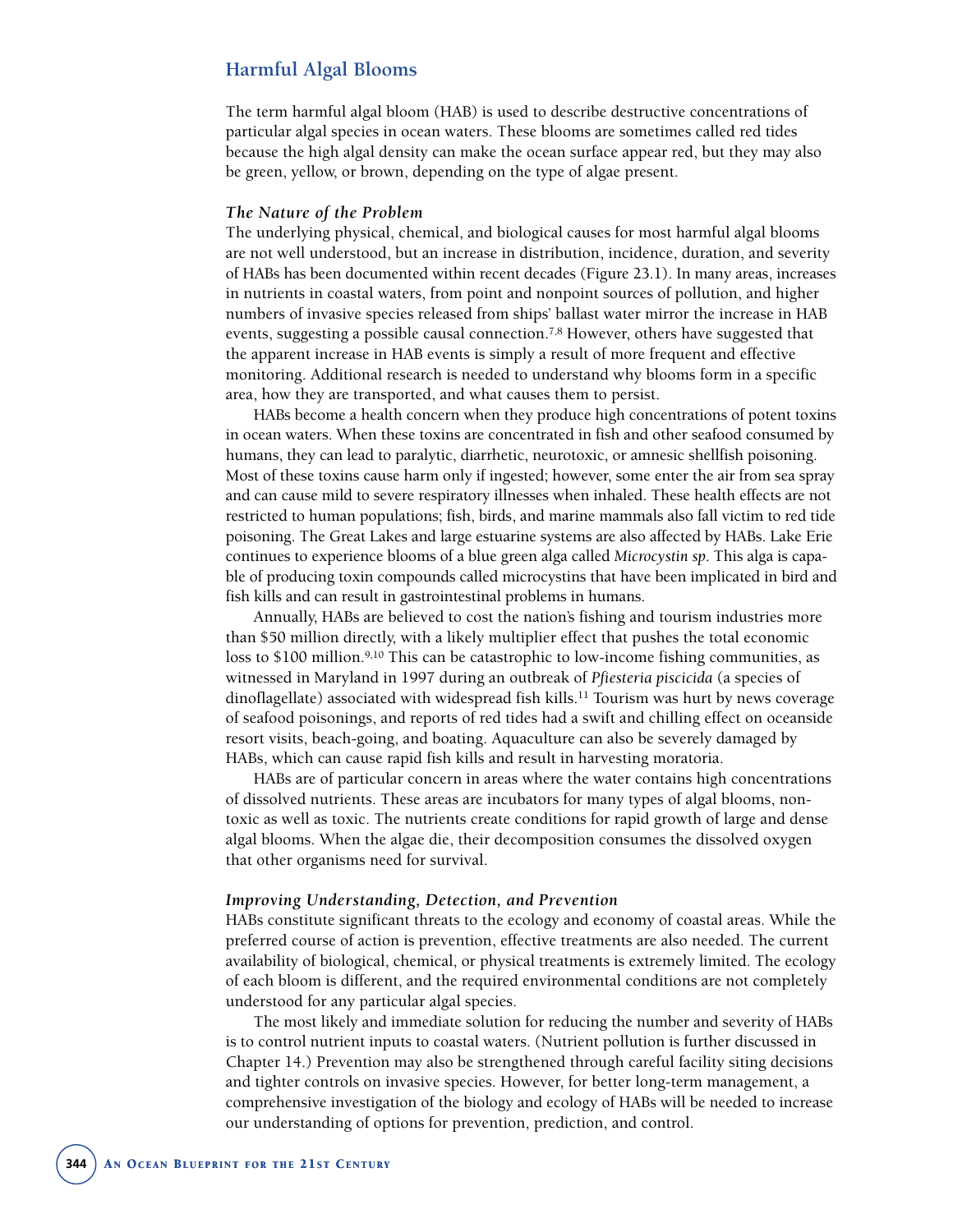

detection methods and more observers.

Source: National Office for Marine Biotoxins and Harmful Algal Blooms, Woods Hole Oceanographic Institution, Woods Hole, MA.

Better coordination would help leverage the relatively few but successful HAB research programs currently being supported by the federal government (such as ECOHAB, MERHAB—Monitoring and Event Response for Harmful Algal Blooms; NOAA's National Marine Biotoxin program and HAB sensor development and forecasting program, and efforts supported by the CDC, states, and others).

Improved monitoring techniques are also essential in mitigating the harmful impacts of HABs. Sampling directly from the natural environment can help researchers compile an overall HAB picture, laying the foundation for predictive modeling and forecasting. Numerous monitoring programs already exist, many of which are funded by state governments. However, routine field sampling, combined with laboratory analysis, is expensive and time consuming, and becomes more so as greater numbers of toxins and pathogens are discovered over larger geographic areas. Monitoring technologies that can be stationed in aquatic environments and continually measure for HABs are urgently needed. (Chapters 15 and 26 include broader discussions of national monitoring and observing needs.)

To cover larger areas, monitoring data collected from remote sensing platforms are essential. NOAA is currently developing and testing techniques to forecast HAB occurrence and movement using satellite sensors. The complementary development and deployment of satellites and moored sensors will provide even greater coverage, cross-referenced ground truthing, and more frequent site-specific sampling. These elements will add up to better data sets for monitoring of HABs. As more data are collected on HAB occurrences, researchers will be able to more accurately predict future outbreaks by using advanced computer models and taking into account the physical and biological conditions leading to HABs.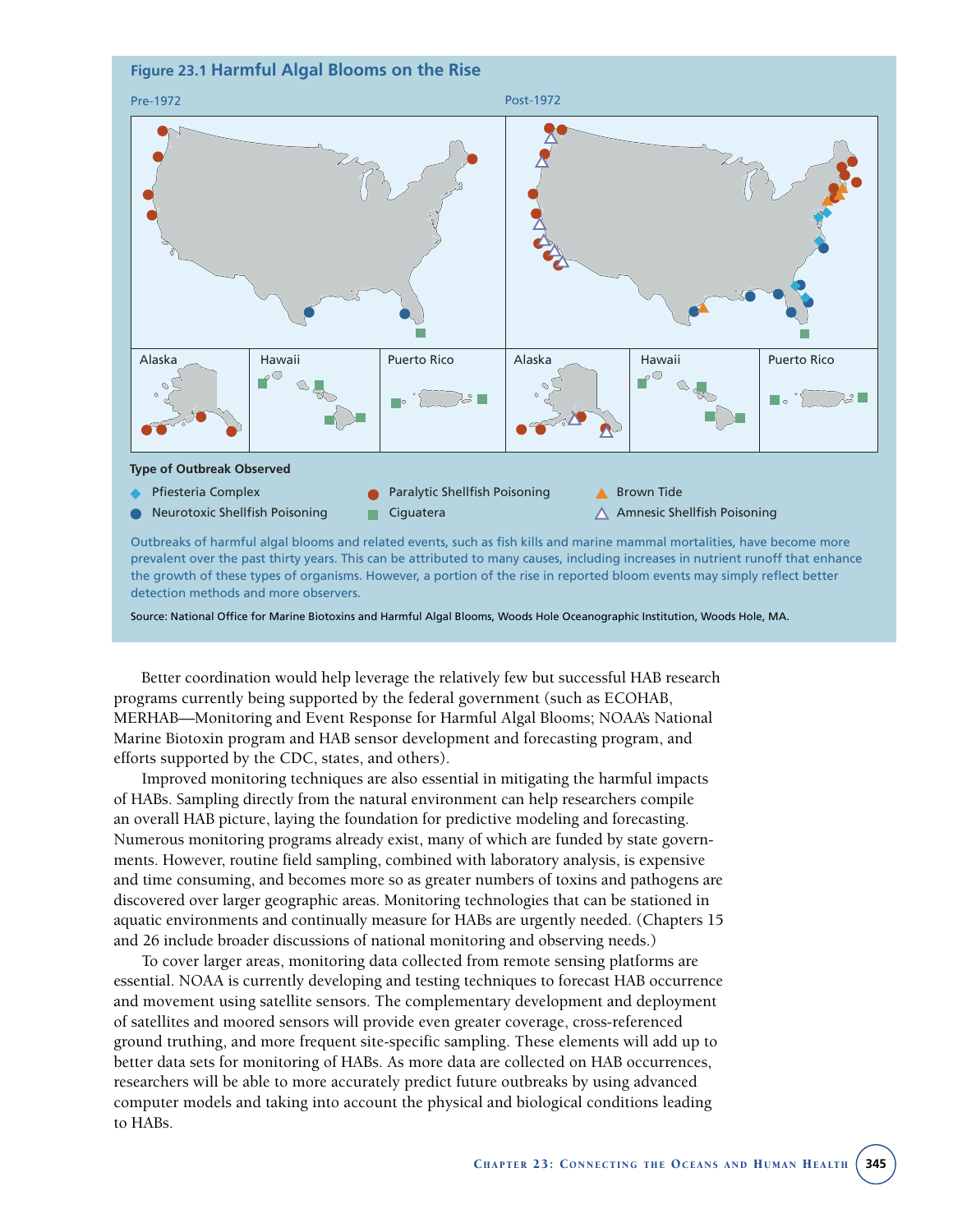## **Marine Bacteria and Viruses**

Bacteria and viruses are present everywhere in the ocean; in fact, each milliliter of seawater contains on average 1 million bacteria and 10 million viruses. While only a small percentage of these organisms cause disease in humans, they pose a significant health risk. Humans become exposed to harmful bacteria and viruses primarily by eating contaminated seafood (especially raw seafood) and by direct intake of seawater.

Many, if not most, occurrences of high concentrations of pathogens in the ocean and Great Lakes are the direct result of land-based human activities. Pollution and urban runoff lead to nutrient-rich coastal and ocean waters that provide ideal conditions for the growth and reproduction of these microorganisms. With ever-increasing numbers of people living in coastal areas, along coastal watersheds, and inland along rivers that ultimately drain into the ocean, waste and pollution have increased to a level that creates negative environmental and human health-related consequences.

A comprehensive and integrated research effort is needed to further explore the relationship between human releases of inorganic and organic nutrients to coastal waters and the growth of pathogenic microorganisms in the ocean. Rapid monitoring and identification methods need to be developed so officials can warn populations at risk when unhealthy conditions are present. Integration of these new methods into moored biological sensors, the Integrated Ocean Observing System (IOOS, discussed in Chapter 26), and the national monitoring network (discussed in Chapter 15) will allow for continuous data collection, and be particularly helpful in areas of high recreational or seafood harvesting activity. This effort must include the input from the state, regional, tribal, and local organizations that will implement localized monitoring programs and address public education issues associated with marine bacteria and viruses.

## **Contaminated Seafood**

Contaminated seafood is one of the most frequent causes of human disease contracted from ocean and fresh waters, whether due to pathogenic or chemical contamination. Chemicals, such as mercury and dioxins that exist as environmental contaminants and are concentrated in fish through bioaccumulation, continue to be a health concern for humans, especially in terms of reproductive and developmental problems. In addition, harmful algal blooms and pathogen outbreaks are becoming more common in local waters, increasing the risk of seafood contamination. In addition to domestic sources, Americans are importing more seafood than ever before.<sup>12</sup> These imports often come from countries whose public health and food handling standards are lower than in the United States.

To protect the safety of the nation's seafood, rapid, accurate, and cost-effective means for detecting pathogens and toxins in seafood are needed. As these techniques are developed they can be incorporated into seafood safety regulations and surveillance efforts, particularly inspections of imported seafood and aquaculture products.

# **Implications of Global Climate Change**

In addition to the direct effects of human activities, marine microorganisms' survival and persistence are also strongly affected by environmental factors. In particular, global climate change has the potential to significantly alter the distribution of microorganisms in the ocean. Pathogens now limited to tropical waters could move toward the poles as seasurface temperatures rise.

For example, the bacterium that causes cholera (*Vibrio cholerae*) has been implicated in disease outbreaks fueled by the warming of coastal surface water temperatures. The intrusion of these warmer, infected waters into rivers can eventually lead to mixing with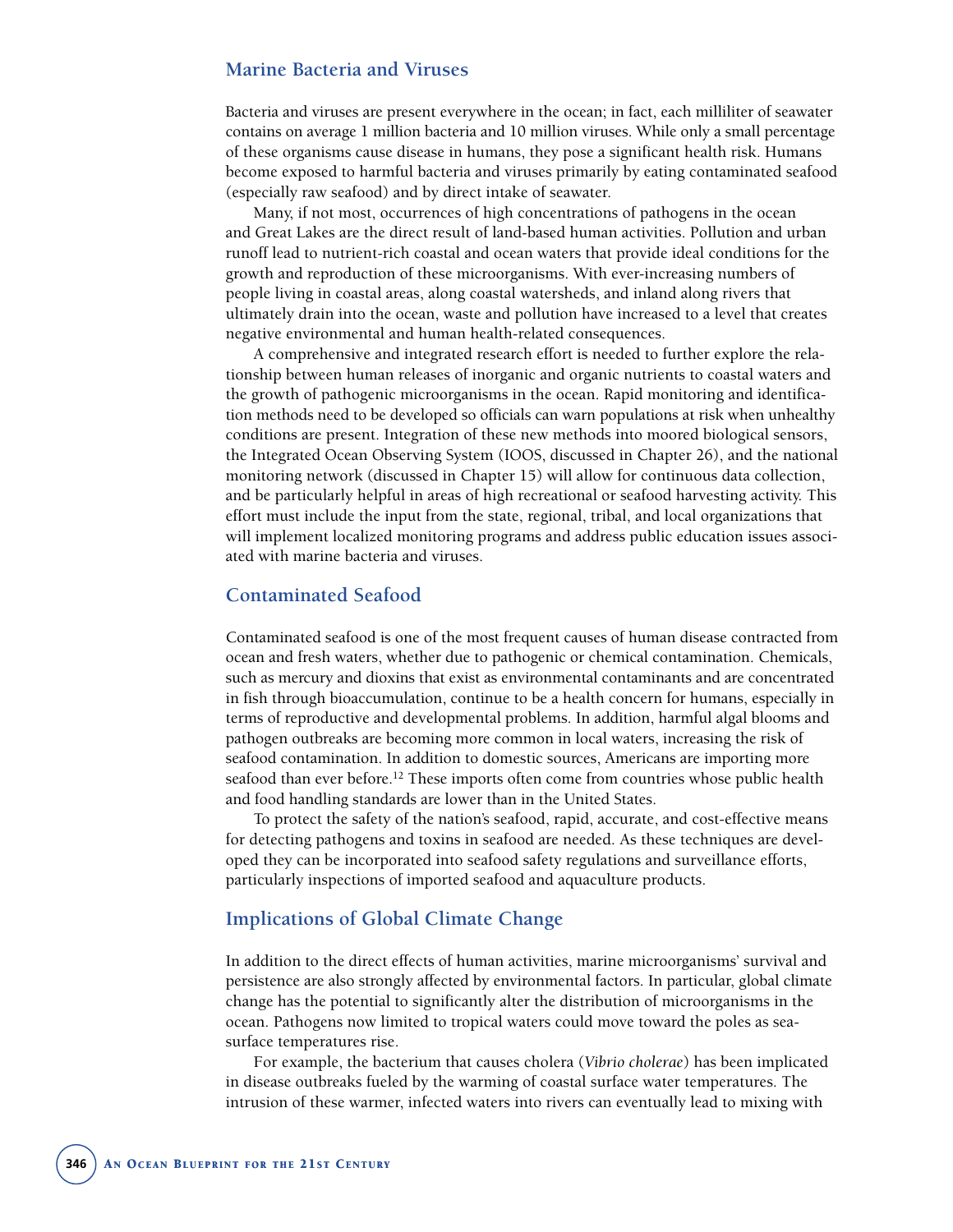waters used for drinking and public hygiene. An indirect relationship has also been noted between climate change phenomena associated with the Bay of Bengal and the incidence of cholera in Bangladesh. As the temperature in the Bay of Bengal increased, plankton growth accelerated, which in turn created ideal growth conditions for bacteria such as *Vibrio cholerae*. 13

Mass mortalities due to disease outbreaks have also affected major life forms in the ocean. The frequency of epidemics and the number of new diseases in corals, sea turtles, and marine mammals have increased. It is hypothesized that some of these outbreaks are linked to climate change. Not only are new pathogens possibly present due to changes in water temperature, but temperature changes can also stress marine organisms, making it harder for them to fight infections.<sup>14</sup> More research is needed to understand the links among climate change, pollution, marine pathogens, and the mechanisms of disease resistance in marine organisms.

# **Progress through Research and Technology Development**

Better understanding about the links between oceans and human health will require a commitment of research funds to discover the fundamental processes controlling the spread and impacts of marine microorganisms and viruses. In addition, closer collaboration between academic and private sector scientists and federal agencies (including NIH, NSF, NOAA, EPA, ONR, NASA, CDC, FDA, and MMS) will be needed to better examine these issues.

#### **Recommendation 23–2**

The National Oceanic and Atmospheric Administration, National Science Foundation, National Institute of Environmental Health Sciences, and other appropriate entities, should support expanded research efforts in marine microbiology and virology. These efforts should include:

• the discovery, documentation, and description of new marine bacteria, algae, and viruses

- and the determination of their potential negative effects on the health of humans and marine organisms.
- the elucidation of the complex inter-relations, pathways, and causal effects of marine pollution, harmful algal blooms, ecosystem degradation and alteration, emerging marine diseases, and climate change in disease events.

New technologies are needed for improving biological and biochemical sensors that can continuously monitor high-risk sites. These sensors must be quick and accurate so that information can be communicated to resource managers and the coastal community in a timely manner. It is also important to incorporate site-specific and satellite sensor data into the national monitoring network, discussed in Chapter 15, and the IOOS, discussed in Chapter 26. (Additional information about chemical and biological sensor needs is presented in Chapter 27.) Federal and private support will be particularly needed to develop monitoring and mitigation technologies that can be implemented at state and local levels where these outbreaks occur.

## **Recommendation 23–3**

The National Oceanic and Atmospheric Administration, National Science Foundation, National Institute of Environmental Health Sciences, and other appropriate entities should support the development of improved methods for monitoring and identifying pathogens and chemical toxins in ocean and coastal waters and organisms.

This effort should include:

• developing accurate and cost-effective methods for detecting pathogens, contaminants, and toxins in seafood for use by both state and federal inspectors.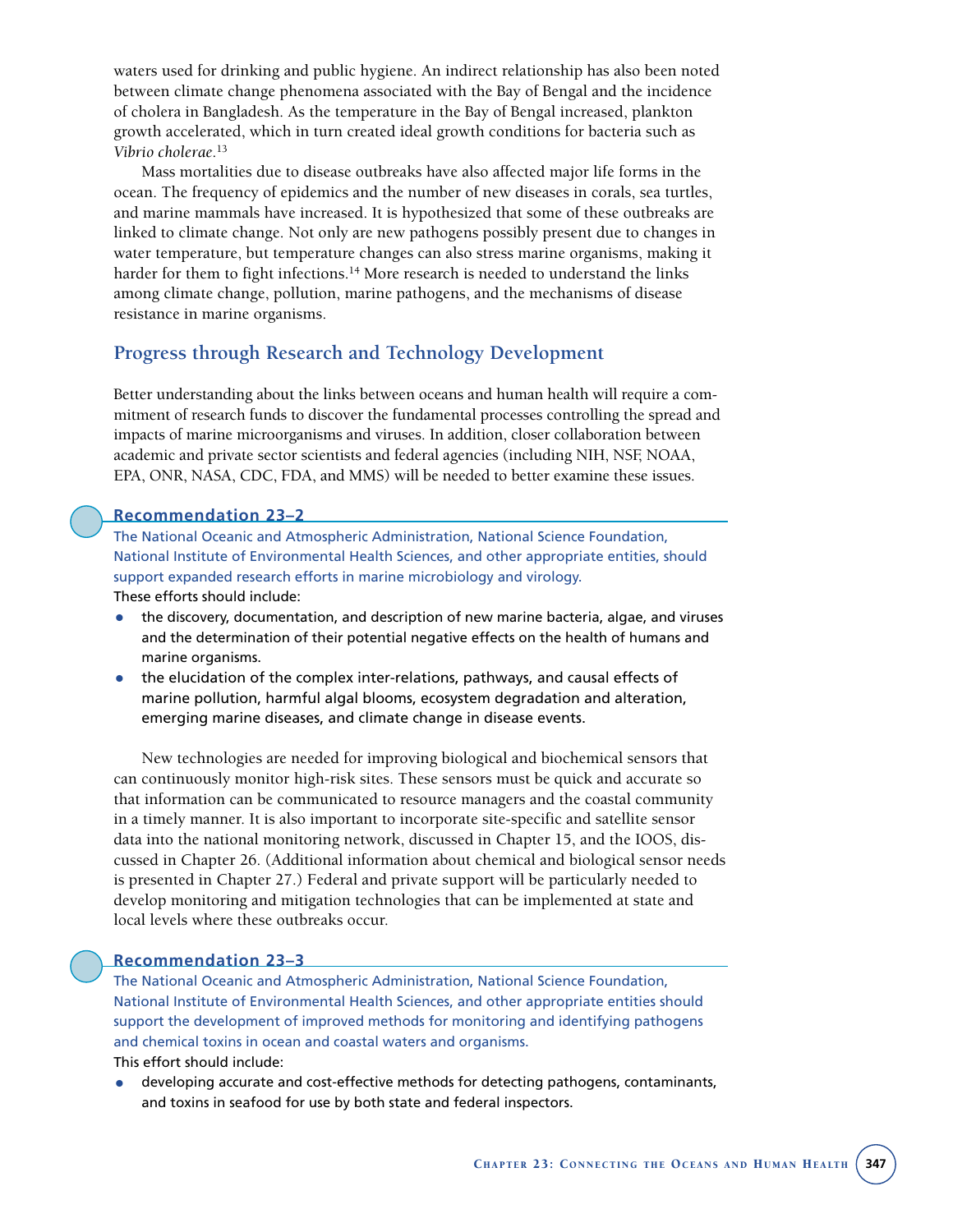- developing *in situ* and space-based methods to monitor and assess pollution inputs, ecosystem health, and human health impacts.
- developing new tools for measuring human and environmental health indicators in the marine environment.
- developing models and strategies for predicting and mitigating pollutant loadings, harmful algal blooms, and infectious disease potential in the marine environment.

# **Increasing Federal Coordination on Oceans and Human Health**

Several existing programs, including the NIEHS–NSF and NOAA programs, could form the nucleus of a fully integrated, national oceans and human health program to address the many issues discussed in this chapter. Most existing programs already involve significant interagency cooperation, which is essential for effectively examining issues that cross federal agencies' jurisdictional lines and for coordinating multidisciplinary biomedical research. Any truly national effort to address the varied roles of the oceans in human health will need to incorporate innovative basic and applied research with environmental regulations, coastal management, biosecurity, and homeland security.

#### **Recommendation 23–4**

Congress should establish a national, multi-agency Oceans and Human Health Initiative to coordinate and sponsor exploration, research, and new technologies related to examining the connections among the oceans, ecosystem health, and human health. The National Oceanic and Atmospheric Administration's Oceans and Human Health Initiative and the National Institute of Environmental Health Sciences–National Science Foundation Centers for Oceans and Human Health should be expanded and coordinated as the basis for this initiative. The new Oceans and Human Health Initiative should:

- be implemented through both competitively awarded grants and support of federallydesignated centers with federal, state, academic, and private-sector investigators eligible to compete for funding.
- work with the National Ocean Council to review other relevant agency programs and suggest areas where coordination could be improved.
- transfer new technologies into management programs that protect human health and the health of ocean and coastal ecosystems.

# **Implementing Human Health Protections**

In addition to achieving a better understanding of the links between the oceans and human health, improvements in management are also needed. Most often this means protecting seafood safety and maintaining clean coastal waters and beaches.

## **Seafood Safety**

Seafood consumption in the United States is rising. Americans ate about 15.3 pounds of seafood per person in 1999, compared to only 12.5 pounds in 1980. This is generally considered a positive development for public health as the vast majority of seafood available to the American public is wholesome and nutritious. However, as consumption rises, so does the possibility of public health problems from contaminated seafood, including: biological hazards from bacteria and viruses; chemical hazards from toxins, such as ciguatoxin and tetrodotoxin; and other contaminants such as mercury.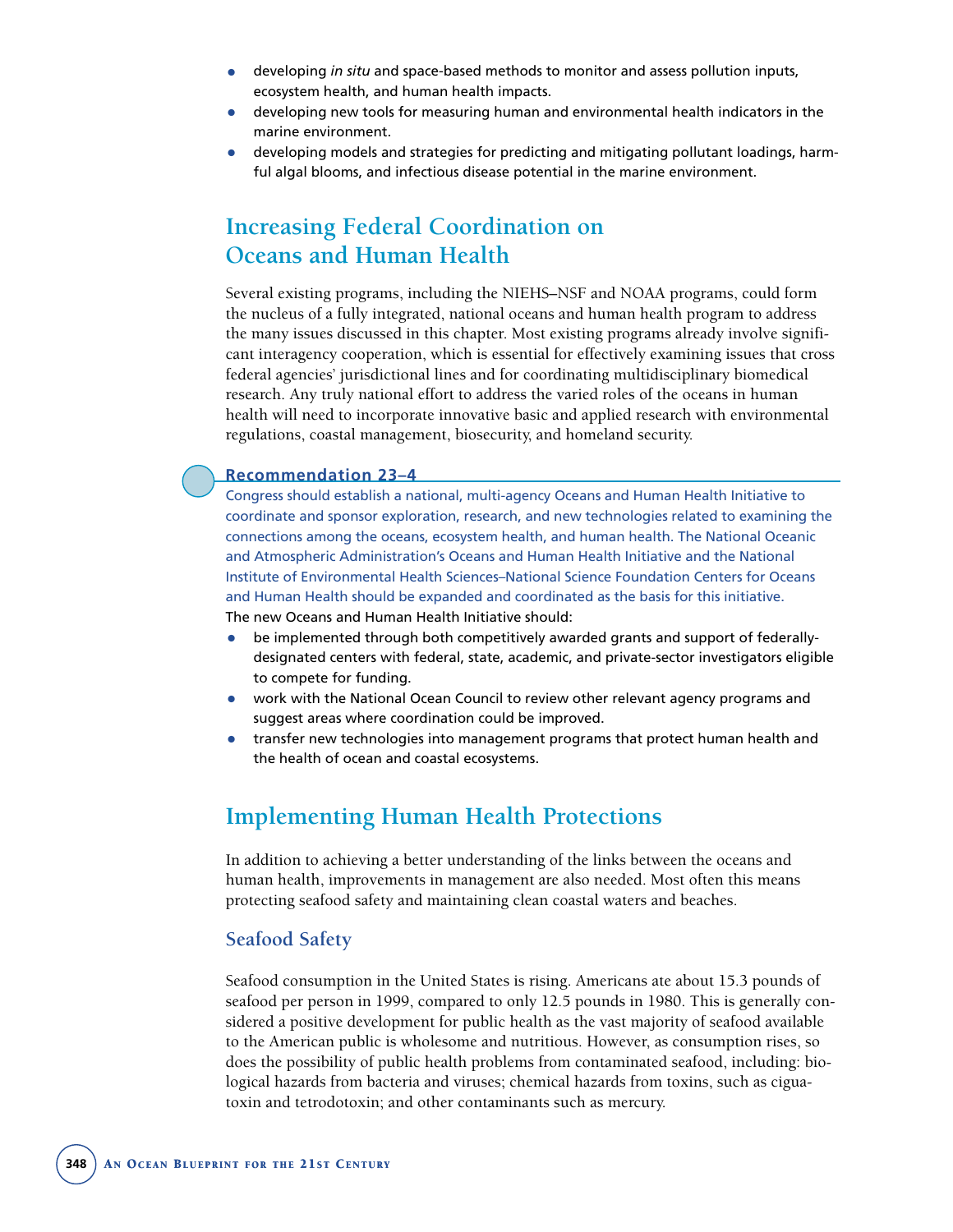The FDA is responsible for ensuring the safety of seafood sold within the United States, including imported seafood products. NOAA also monitors seafood through the Seafood Inspection Program that provides voluntary, fee-for-service monitoring of domestic and foreign manufacturers, processes, and products.

In 1997, based in part on a National Research Council report on seafood safety, <sup>15</sup> the FDA implemented the Hazard Analysis and Critical Control Point (HACCP) system. The HACCP system requires both U.S. producers and foreign importers to analyze potential hazards in preparing, handling, and packaging seafood and implement plans to control these hazards. However, a 2001 study concluded that several problems existed with implementation of the HACCP system, both internationally and domestically.<sup>16</sup> While the FDA has been working to address these concerns, full implementation and enforcement will be needed to ensure seafood safety. New seafood testing methods, which are faster and more cost-effective, can be used in conjunction with HACCP regulations to further ensure seafood safety.

Aquaculture products make up a significant portion of the seafood sold within the United States and they are accompanied by specific health concerns that must be monitored. Cultured organisms are often more prone to disease than wild stocks. To protect against these diseases, high concentrations of pharmaceuticals can be used, but these chemicals may then appear in surrounding waters, and be concentrated in marine organisms that are consumed by people.

States, territories, and tribes have a role in protecting their residents from the health risks associated with contaminated fish and seafood caught outside the commercial industry by issuing Fish and Wildlife Consumption Advisories, based on EPA guidance, for the general population as well as for sensitive subpopulations. These advisories inform the public that high concentrations of chemical contaminants—such as mercury, PCBs, chlordane, dioxins, or DDT—have been found in local seafood. The advisories include recommendations about limiting consumption of certain fish and seafood harvested from specified waterbodies.

Better seafood screening, processing regulations, and public advisories are only part of the solution. Proactive control of harmful algal blooms, bacteria, and viruses through reductions in point and nonpoint source water pollution and control of invasive species is needed to ensure a safe food supply. Shellfish are at particular risk of contamination because they feed by filtering large volumes of water. If that water is contaminated with bacteria or viruses, shellfish become carriers of these pathogens. When outbreaks occur, coastal areas may be closed to shellfishing, with serious economic consequences for fishing communities and repercussions for human health.

Chemical contaminants such as methyl-mercury can also enter aquatic environments through atmospheric deposition. These compounds can then accumulate in fish and other marine organisms. Limiting atmospheric deposition of environmental contaminants to protect coastal waters and the nation's seafood supply is discussed in Chapter 14.

# **Coastal Water Quality**

In addition to the danger of consuming contaminated seafood, human health can also be threatened by participating in recreational activities in or near unhealthy waters. Viruses are believed to be the major cause of swimming-associated diseases, but bacteria, harmful algal blooms, and microbial pathogens, such as amoebae and protozoa, also cause health problems in humans. Although recent programs at the federal and state levels have been put in place to address these problems, success has been limited. In 2003, more than 18,000 days of beach closings and swimming advisories were issued across the nation.17 The number of such actions continues to rise, costing many millions of dollars a year in decreased revenues for tourism and higher health care costs.

Almost all coastal states monitor beach water quality by measuring levels of certain indicator bacteria. However, studies have shown that the presence or absence of these

*Harmful algal blooms represent the most notorious marine hazard to both man and animal. They know no geographic bounds and appear to be increasing worldwide.* 

—Allen Dearry, *Chief, National Institutes of Environmental Health Sciences, testimony to the Commission, April 2002*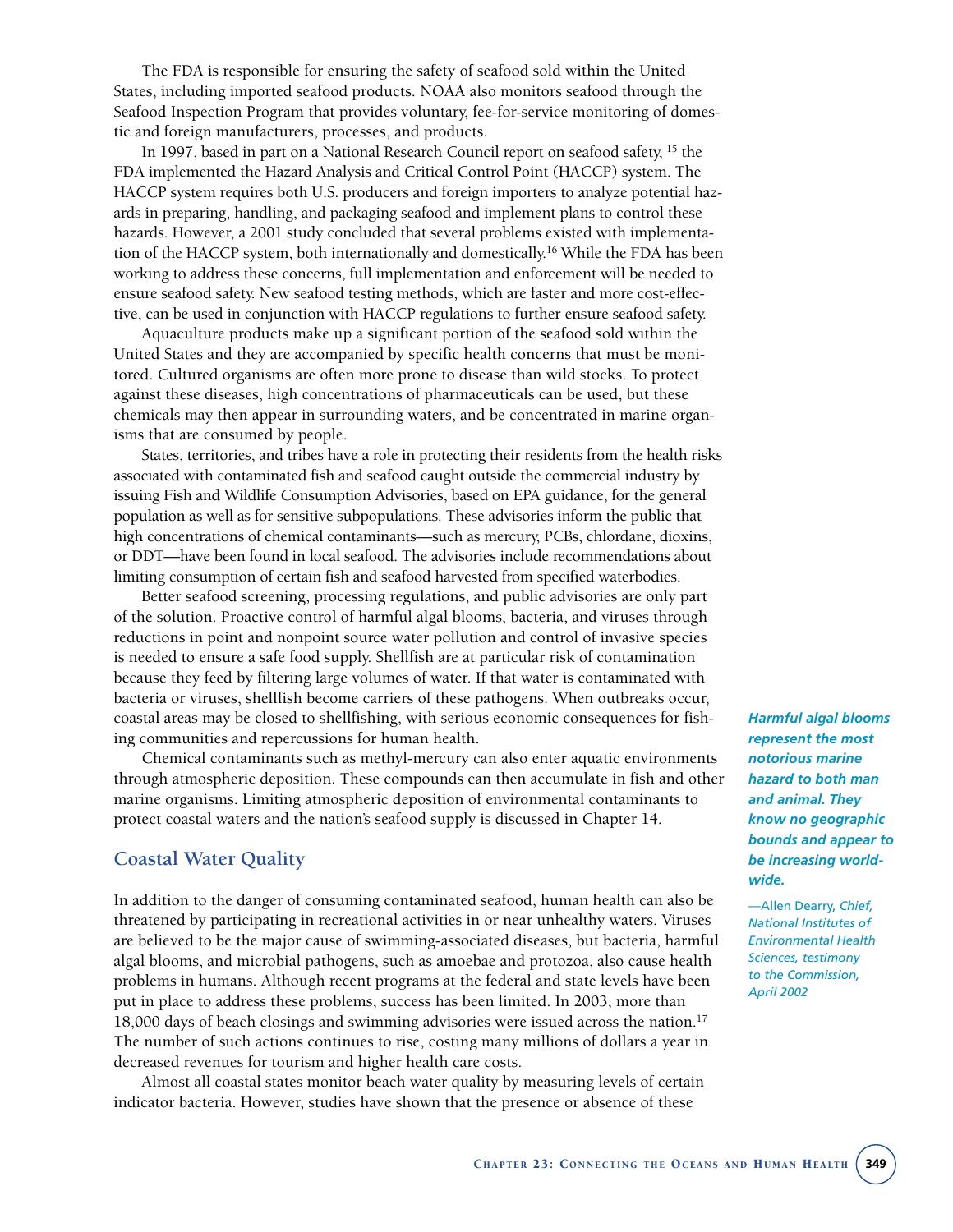indicator species does not provide information about all possible threats. In particular, concentrations of marine viruses are not well characterized by indicator bacteria levels. Another problem with using microorganisms as indicators of contamination is the lag time between sample collection, test results, and public notice. During this time swimmers continue to be exposed to the contaminated water. As discussed above, improved testing technologies and a well-coordinated federal effort are essential to support state and regional implementation of appropriate monitoring. (A discussion of national monitoring needs is found in Chapter 15.)

Of course, coastal managers can best protect public health by maintaining clean coastal waters. Data indicate that most beach closings and advisories are due to the presence of microscopic disease-causing organisms that come from human and animal wastes.18 These wastes typically enter coastal waters from combined sewer overflows, discharges of inadequately treated wastes from sewage treatment plants and sanitary sewers, septic system failures, or stormwater runoff from urban, suburban, and rural areas. Recommendations on limiting point and nonpoint source pollution in marine and freshwater environments are provided in Chapter 14.

# **Public Education and Outreach**

Reductions in pollution from urban area runoff, sewage outflows, agricultural pesticides, and many other sources are needed to avoid creating harmful conditions in the oceans and Great Lakes. One important step in achieving such reductions is public education (Chapter 8). Ocean-related educational campaigns frequently focus on the impacts of pollution on marine animals. Signs stenciled on storm drains remind people that "dolphins live downstream." However, people must also become more aware that food supplies and recreational areas are also downstream.

Education campaigns should also inform people of the potential risks from fish and shellfish contaminated with bacteria, viruses, or chemicals. Timely and clear State Fish and Wildlife Consumption Advisories are one way to educate the public about health hazards from seafood. Better communication among the seafood industry, state officials, recreational fishermen, and consumers will also improve the effectiveness of seafood safety programs and help prevent outbreaks of seafood-related illnesses.

## **Regional Dimensions**

Ocean-related risks to human health are usually specific to certain local or regional areas. Different species of algal blooms and bacteria are indigenous to particular regions, and both air and water quality are dependent upon localized human activities. Because of this, the regional ocean councils and regional ocean information programs, discussed in Chapter 5, are well placed to examine these issues and their potential cumulative effects and work toward management practices that best protect the health of the people in their region.

Regional ocean councils could coordinate the development of performance assessments—for example, by measuring the progress of point and nonpoint source control programs, monitoring introductions or eradications of invasive species, and tracking water quality—to complement the regional ecosystem assessments called for in Chapter 5.